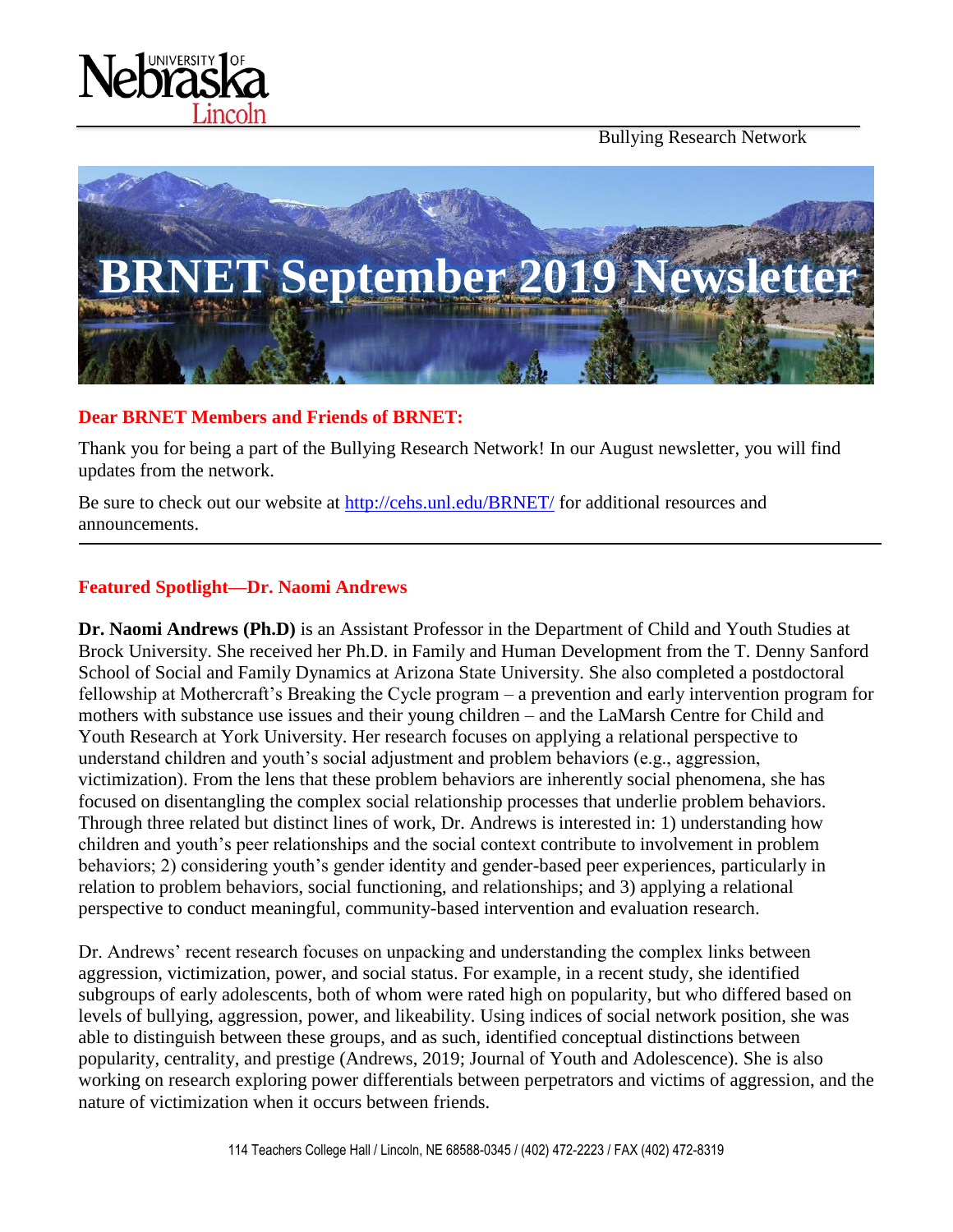Other ongoing projects speak to her interest in community-based intervention research that has implications for vulnerable children and families. Along with colleagues from Breaking the Cycle, Dr. Andrews is disseminating and evaluating an interpersonal violence intervention to women across Canada, through partnerships with over 30 community-based organizations

[\(http://www.mothercraft.ca/index.php?q=ei-connections\)](http://www.mothercraft.ca/index.php?q=ei-connections). This intervention – *Connections: A Group Intervention for Mothers and Children Experiencing Violence –* focuses on supporting mothers to identify healthy and unhealthy relationships, explore the link between childhood trauma and current experiences of violence in relationships, and understand the impact of interpersonal violence on children. Associated with this work, Dr. Andrews is dedicated to knowledge mobilization. With the goal of supporting and encouraging high quality research outside of academic settings, she has created two new PREVNet resources (with Miriam Miller and Debra Pepler): practical guides to program evaluation and program dissemination [\(https://www.prevnet.ca/resources/program-dissemination-and-evaluation\)](https://www.prevnet.ca/resources/program-dissemination-and-evaluation).

Dr. Andrews is currently accepting graduate and undergraduate students for the 2020/2021 academic year, seeking qualified individuals who are motivated, passionate, and interested in this or other related research. Dr. Andrews can be contacted at [nandrews@brocku.ca](mailto:nandrews@brocku.ca)

#### Selected Recent Publications

**Andrews, N. C. Z.,** Cook, R. E., Nielson, M. G., Xiao, S. X., & Martin, C. L. (Forthcoming). *Gender in education*. In T. L. Spinrad & J. Liew (Eds.), Social and Emotional Learning Section; D. Fisher (Ed.), *Routledge Encyclopedia of Education (Online)*. Taylor & Francis: New York.

**Andrews, N. C. Z.** (2019). Prestigious youth are leaders but central youth are powerful: What social network position tells us about peer relationships. *Journal of Youth and Adolescence.* doi: https://doi.org/10.1007/s10964-019-01080-5

**Andrews, N. C. Z.,** Pepler, D. J., & Motz, M. (2019). Research and evaluation with community-based projects: Approaches, considerations, and strategies. *American Journal of Evaluation.* doi: https://doi.org/10.1177/1098214019835821

**Andrews, N. C. Z.,** Hanish, L. D., Updegraff, K. A., DeLay, D., & Martin, C. L. (2019). Dyadic peer interactions: The impact of aggression on impression formation with new peers. *Journal of Abnormal Child Psychology, 47,* 839-850*.* doi: https://doi.org/10.1007/s10802-018-0490-y

**Andrews, N. C. Z.,** Martin, C. L., Cook, R. E., Field, R. D., & England, D. E. (2019) Exploring dual gender typicality among young adults in the United States. *International Journal of Behavioral Development, 43,* 314-321*.* doi: https://doi.org/10.1177/0165025418811125

**Andrews, N. C. Z.,** Hanish, L. D., DeLay, D., Martin, C. L., & Updegraff, K. A. (2018). Relations between close friendships and adolescent aggression: Structural and behavioral friendship features. *Social Development, 27,* 293-307*.* doi: 10.1111/sode.12277

**Andrews, N. C. Z.,** Santos, C. E., Cook, R. E., & Martin, C. L. (2018). Gender discrimination hinders other-gender friendship formation in diverse youth. *Journal of Applied Developmental Psychology, 59,*  16-25*.* doi: 10.1016/j.appdev.2018.02.006

**Andrews, N. C. Z.,** Motz, M., Pepler, D. J., Jeong, J. J., & Khoury, J. (2018). Engaging mothers with substance use issues and their children in early intervention: Understanding use of service and outcomes*. Child Abuse and Neglect, 83,* 10-20*.* doi: 10.1016/j.chiabu.2018.06.011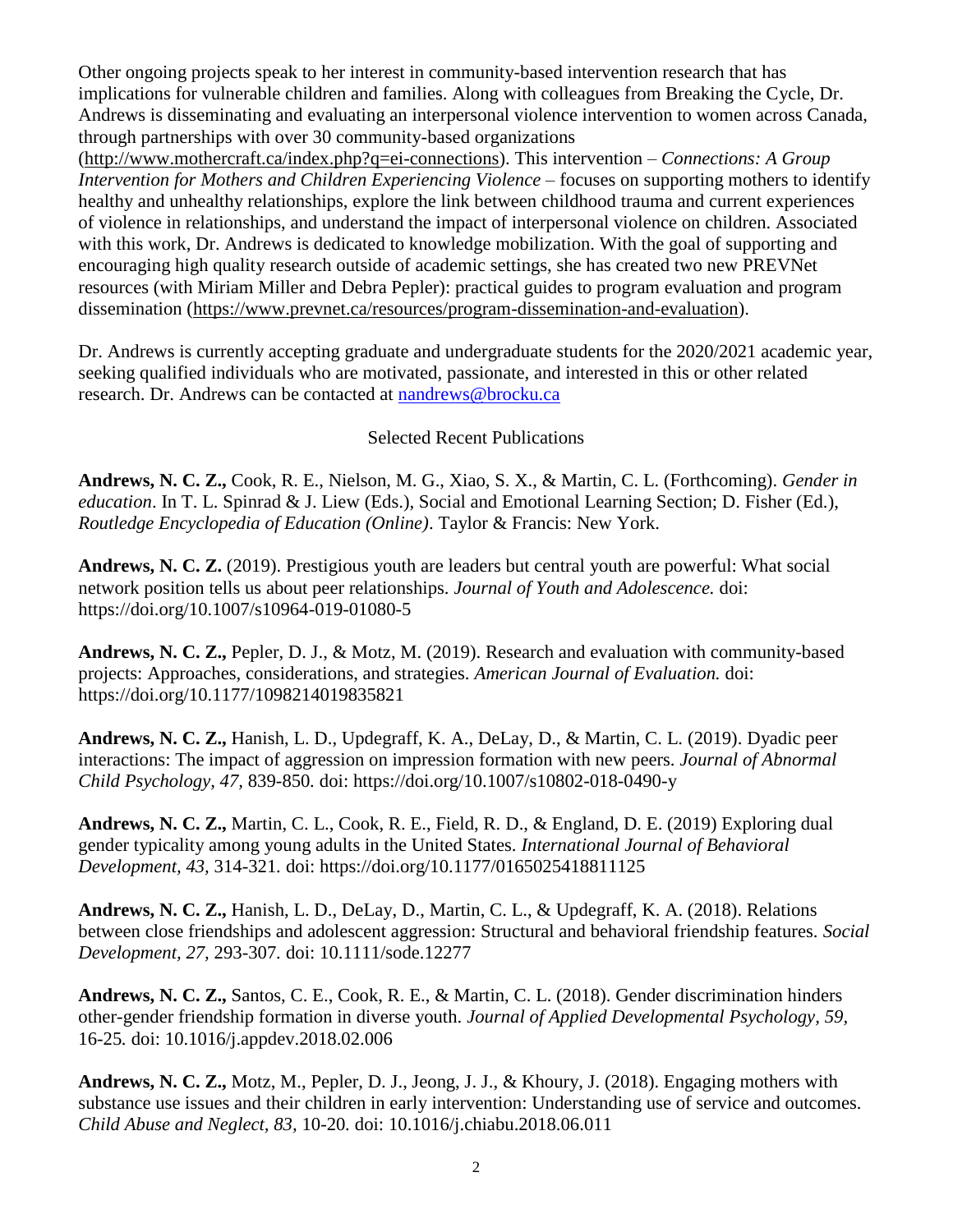#### **BRNET New Members!**

BRNET has a current total of 217 members! Welcome to the BRNET, **Drs. Holfeld & Edling**!

#### **New Friends of BRNET!**

BRNET has a current total of 77 'Friends!' Welcome, **Richard Moberly**!

Please send recommendations for potential BRNET members (i.e., faculty, researchers, and clinicians who are conducting research on bullying or related topics) to Drs. Shelley Hymel, Susan Swearer, or to [bullyresearchnet@gmail.com.](mailto:bullyresearchnet@gmail.com)

*If you have recently joined BRNET and have not yet provided your information, please send the following to [bullyresearchnet@gmail.com.](mailto:bullyresearchnet@gmail.com)*

- 1) contact information that can be posted on the website;
- 2) a brief biography of you and your work;
- 3) a list of current/ongoing projects in this area;
- 4) an annotated bibliography of your work in this area (i.e., full reference plus a few sentences about the work), and;
- 5) relevant web-based links you would like to share.

#### **Friends of BRNET**

Friends of BRNET is a group of graduate students, administrators, parents, and individuals who are interested in learning more about the Bullying Research Network. Friends of BRNET receive our monthly e-newsletter. If you are interested in becoming a Friend of BRNET or want to refer someone to Friends of BRNET, please email Alia Noetzel, the BRNET Coordinator, at [bullyresearchnet@gmail.com](mailto:bullyresearchnet@gmail.com) with the following information: name, title, address, and email address.

#### **BRNET Member Grant/Funding Announcements**

Receipt of funding facilitates the BRNET mission to conduct interdisciplinary research related to bullying and aggression, with particular attention being paid to the link between basic and applied research. Thus, the BRNET directors are excited to offer members a new opportunity to share grants (and other sources of funding) they have received for their research projects.

Funding varies across countries and is not limited to federal grants. If you are interested in sharing your grants or funding with other BRNET members, please send an abstract of the research funding along with the funding source to **bully researchnet** @gmail.com and we will post the information on our website.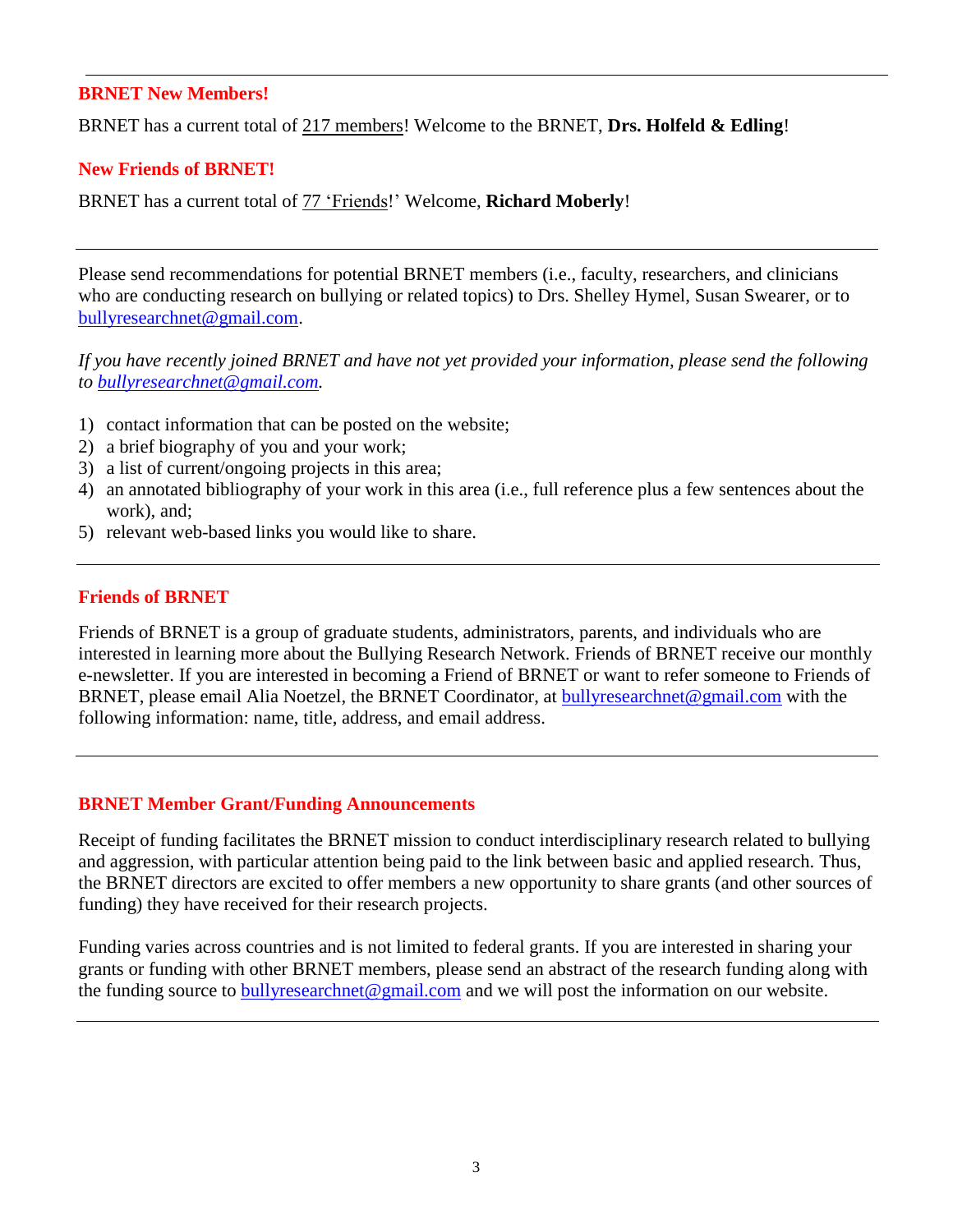#### **BRNET MEMBER ANNOUNCEMENTS**

### **(1) Journal of Child and Family Studies Special Issue**

The Journal of Child and Family Studies is featuring a special issue this month, titled, "Bullying, Peer Victimization, and Child and Adolescent Health." Guest editors of this issue are BRNET members Drs. Jun Sung Hong, Dorothy L. Espelage, and Chad A. Rose. Please refer to the attached PDF for more information.

#### **(2) Special Issue Reprint Book Published Online**

The Special Issue reprint book, "Family, Bullying and Cyberbullying" has been published online and is freely accessible on the MDPI Books platform: [http://www.mdpi.com/books/pdfview/book/1372.](http://www.mdpi.com/books/pdfview/book/1372) The reprint book will be listed in the Directory of Open Access Books (DOAB), Google Books and WorldCat and is available through several distribution platforms, e.g., Amazon. Furthermore, the book can be purchased as a printed copy directly from the MDPI website.

#### **(3) Post-Doctoral Research Position**

Please refer to the attached PDF for information on a post-doctoral research position with Disability & Psychoeducational Studies in the College of Education at the University of Arizona. This research associate will assist in managing a 3-year project funded by a grant from the National Science Foundation. Dr. Jina Yoon is the primary investigator on this study and will serve as the supervisor. This project will examine the complex ways in which teachers' characteristics, practices, and actions affect (1) students' beliefs and attitudes, (2) the classroom ecology, and (3) victimization and defending behaviors. The postdoc will be involved in all the research aspects of the projects. The position calls for a creative and self-motivated postdoctoral fellow interested in conducting cutting edge research, capable of developing research projects independently, but also capable of working effectively as a team member. Critical and independent thinking is very important for this position, as well as having the ability to analyze data, write manuscripts and proposal grant writing. Postdoc will interact with and supervise graduate and undergraduate students under the direction and supervision of Drs. Jina Yoon, Sheri Bauman, and Russell Toomey.

### **(4) Paper of Interest**

Attached to this email is a PDF of a meta-analytic review of individual and peer-relational characteristics in defending behavior of peer victimization, featuring BRNET members Drs. Ma & Meter:

Ma, T. L., Meter, D. J., Chen, W. T., & Lee, Y. (2019). Defending behavior of peer victimization in school and cyber context during childhood and adolescence: A meta-analytic review of individual and peer-relational characteristics.

### **(5) Papers of Interest**

Attached to this email are PDFs of the following articles featuring BRNET member, Dr. Roberto Parada:

Marengo, D., Settanni, M., Prino, L. E., Parada, R. H., & Longobardi, C. (2019). Exploring the dimensional structure of bullying victimization among primary and lower-secondary school students: is one factor enough, or do we need more?. *Frontiers in psychology*, *10*.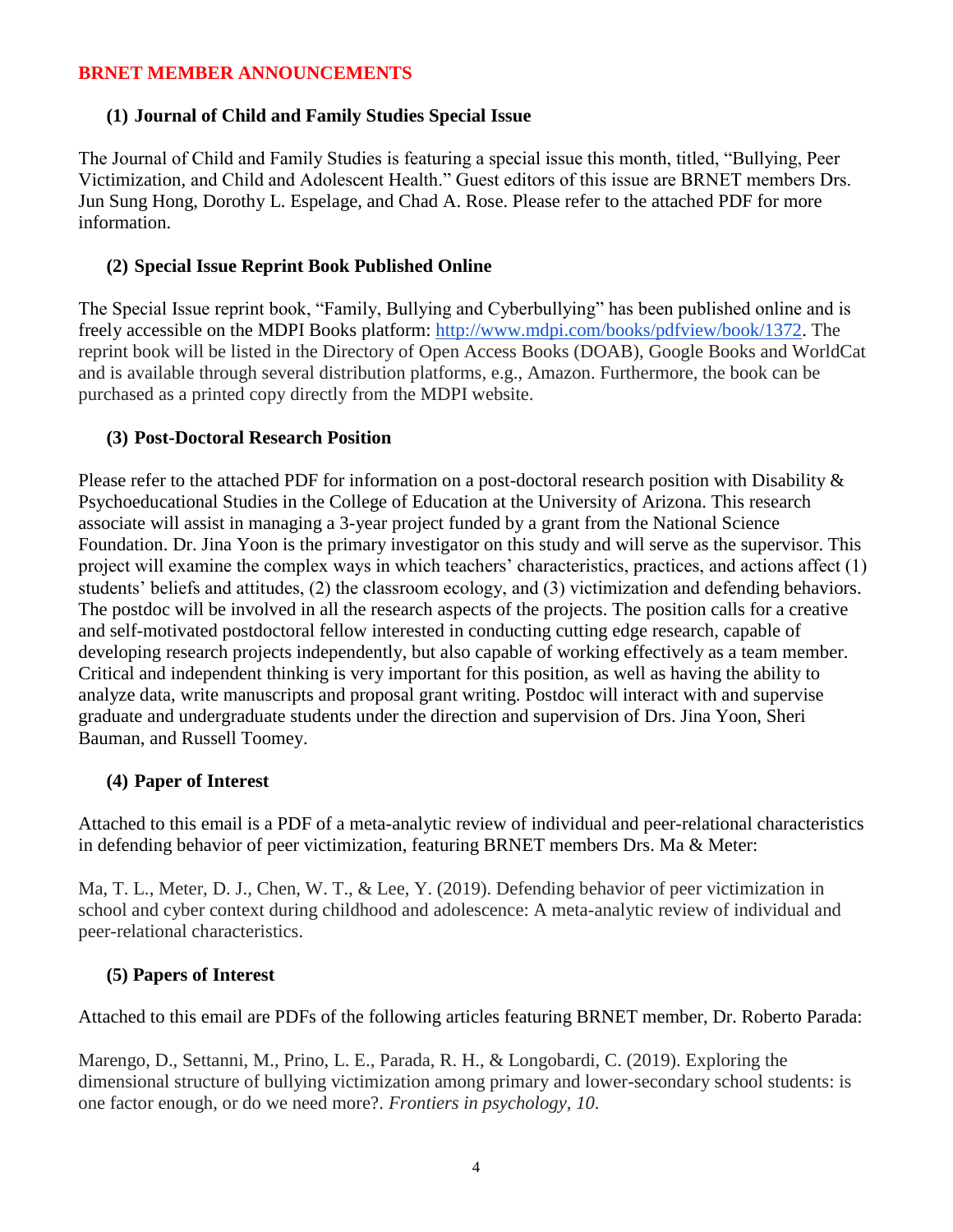Prino, L. E., Longobardi, C., Fabris, M. A., Parada, R. H., & Settanni, M. (2019). Effects of Bullying Victimization on Internalizing and Externalizing Symptoms: The Mediating Role of Alexithymia. *Journal of Child and Family Studies*, 1-8.

Parada, R. H. (2019). Assessing perceived school support, rule acceptance and attachment: Evaluation of the psychometric properties of the School Belonging Scale (SBS). *Educational & Child Psychology*, *36*(2), 107.

## **(6) FONDECYT 2020 Postdoctoral Grant**

The Office for Research Affairs (DINV) informs the opening of CONICYT's FONDECYT 2020 Postdoctoral Grant, a fund that finances research projects of 2 to 3 years in order to stimulate productivity and future scientific leadership of young researchers who hold a Doctorate degree, through research projects with a view to their employment in academia or other areas, for a maximum amount of CL \$ 26,640,000per year of execution for expenses in personnel, travel, operating expenses and capital assets, in addition to give health benefits and installation expenses.

### IMPORTANT REQUIREMENTS:

- Projects must be submitted by an applicant, who is the author of the proposal and will hold the status of Principal Investigator. A Researcher and a Sponsoring Institution with legal status in Chile must sponsor the application.
- The Sponsoring Researcher must hold at least a half-time appointment: 22 hours per week at the Sponsoring Institution of the project, which must be registered on the Academic Hierarchies Section of the Research Funds Curriculum and must be available for the application. Otherwise, the application will be declared as non-compliant with the guidelines of this grant.
- Researchers who got Doctorate degree between January 1, 2016, and October 1, 2019, before the institutional sponsorship closing time can apply for this grant. The date to consider is the one in which all the requirements were met to obtain a Doctor's degree.
- For female researchers who have given birth between January 1, 2016 and October 1, 2019, the deadline for obtaining their degree is considered as of January 1, 2015, in the case of female researchers certifying the birth of more than one child since 2016, the benefit of adding one year for each child is granted. In this case, it is mandatory to attach the child's birth certificate to the application. Likewise, researchers who during the same period have been granted by law the tuition or personal care of minors will benefit from this prerogative. In this case, it is mandatory to attach an authorized copy of the decision of the court that granted the tuition or personal care.
- The applicant must attach to the proposal a copy of the Doctor's degree, a document that proves that he or she owns this degree or a certification issued by the Postgraduate Office or a competent authority, in which state that he or she has met all the requirements for obtaining the Doctor's degree. In the case of attaching a certificate, the document must be issued as of January 2017 and be valid during the closing date of institutional sponsorship.

For more information, please visit: [https://www.conicyt.cl/fondecyt/2018/11/15/concurso-postdoctorado-](https://www.conicyt.cl/fondecyt/2018/11/15/concurso-postdoctorado-2020/)[2020/](https://www.conicyt.cl/fondecyt/2018/11/15/concurso-postdoctorado-2020/) and [https://investigacion.uc.cl/Investigacion/fondecyt-postdoctorado-2020.html.](https://investigacion.uc.cl/Investigacion/fondecyt-postdoctorado-2020.html)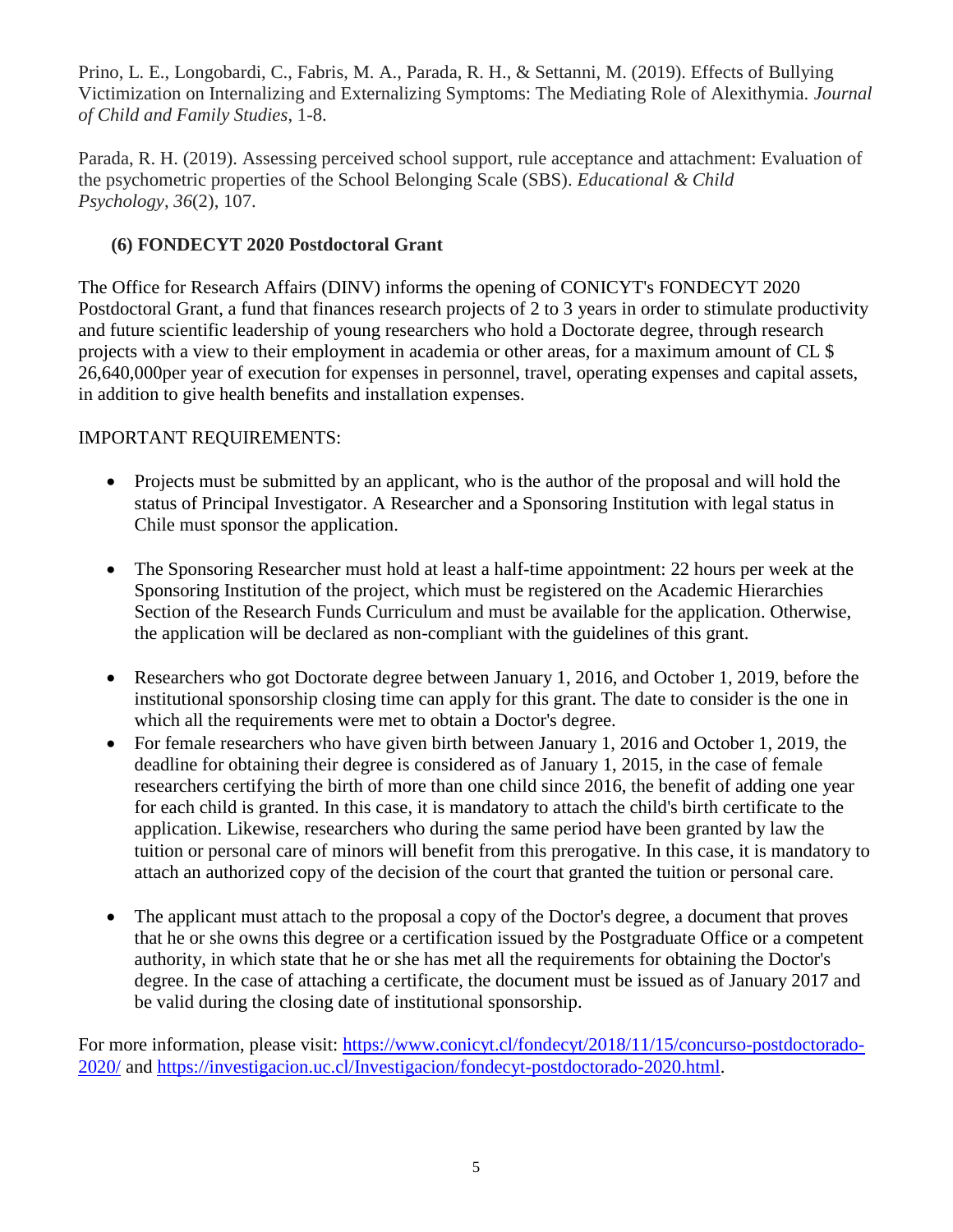## **(7) Papers of Interest**

Attached to this email are PDFs of the following articles featuring BRNET member, Dr. Ken Rigby:

Rigby, K. (2017). School perspectives on bullying and preventative strategies: An exploratory study. *Australian Journal of Education*, *61*(1), 24-39.

Rigby, K. (2018). Exploring the gaps between teachers' beliefs about bullying and research-based knowledge. *International Journal of School & Educational Psychology*, *6*(3), 165-175.

Rigby, K. (2019). How Australian parents of bullied and non-bullied children see their school responding to bullying. *Educational Review*, *71*(3), 318-333.

# **(8) Job Opportunity—University at Buffalo, SUNY**

We are pleased to announce a position for a project director for an IES grant (with anticipated funding through December 2022). The individual will be assigned to "Creating Upstanders: The Development of Norms And Bystander Intervention Training (NAB IT!) to Reduce Bullying and Sexual Harassment" under the supervision of Amanda Nickerson, Ph.D. and will be an employee of The Research Foundation of SUNY.

**Duties/Responsibilities**: The Project Director will manage the daily operations of a development and innovation project to create a social norms campaign and bystander intervention training to reduce bullying and sexual harassment in area high schools. Responsibilities will include: on-going training and supervision of staff, development and modification of procedural manuals and research protocols, participant recruitment, scheduling and facilitating data collection, maintenance and verification of data, records, and payment, budgeting and reporting, coordinating project meetings, and data management. Other project-related tasks are assigned as needed. There are opportunities for writing and professional collaboration.

**Qualifications:** Minimum: Bachelor's degree in Psychology or related field and two years' experience in social science research required. Excellent organizational, interpersonal, written and oral communication, and data management skills are integral to the position. Experience working with school-age youth is also required. Preferred: Master's degree or Ph.D. in Psychology or related field preferred. Experience with supervision and management of research projects and manuscript preparation highly desirable. Apply at [https://www.ubjobs.buffalo.edu/postings/21278](https://urldefense.proofpoint.com/v2/url?u=https-3A__www.ubjobs.buffalo.edu_postings_21278&d=DwMGaQ&c=Cu5g146wZdoqVuKpTNsYHeFX_rg6kWhlkLF8Eft-wwo&r=cXoPjE5bhAYAw7UpUbU1OVNKQBjHq0uZTOrbgqFBDIg&m=XbaAlNUR8eGKircuwrHslSvOtgt8btvbXiU1npa40ek&s=OUy8frTcP2t-prBZSK0Nvawna_HJqF9Tf5wWq1luyb0&e=)

## **(9) endAbuse of People with Disabilities Website**

Our team at the Alberti Center for Bullying Abuse Prevention has a grant funded by the New York State Developmental Disabilities Planning Council to create a new website that provides a repository of accurate and reliable resources about the abuse of people with disabilities. Users can access multi-media content that offers information about the forms of abuse, targets of abuse, peer-to-peer support, and advocacy (although funded by NY state, it is relevant for individuals across the country). The fully developed website, **endAbuse of People with Disabilities** can be accessed at [end-abuse.org.](https://urldefense.proofpoint.com/v2/url?u=http-3A__www.end-2Dabuse.org&d=DwMGaQ&c=Cu5g146wZdoqVuKpTNsYHeFX_rg6kWhlkLF8Eft-wwo&r=cXoPjE5bhAYAw7UpUbU1OVNKQBjHq0uZTOrbgqFBDIg&m=XbaAlNUR8eGKircuwrHslSvOtgt8btvbXiU1npa40ek&s=UfWS1uolDw-ZwOUnMkro1jsp9xsAoI_pT9T5Qdd_VX0&e=) Please share this resource far and wide with your connections who are invested in preventing bullying and other types of abuse for individuals with disabilities. The constant contact message below also includes resources for sharing the news through social media. We are particularly hoping that people will use the website and complete the short pop-up survey on the website.